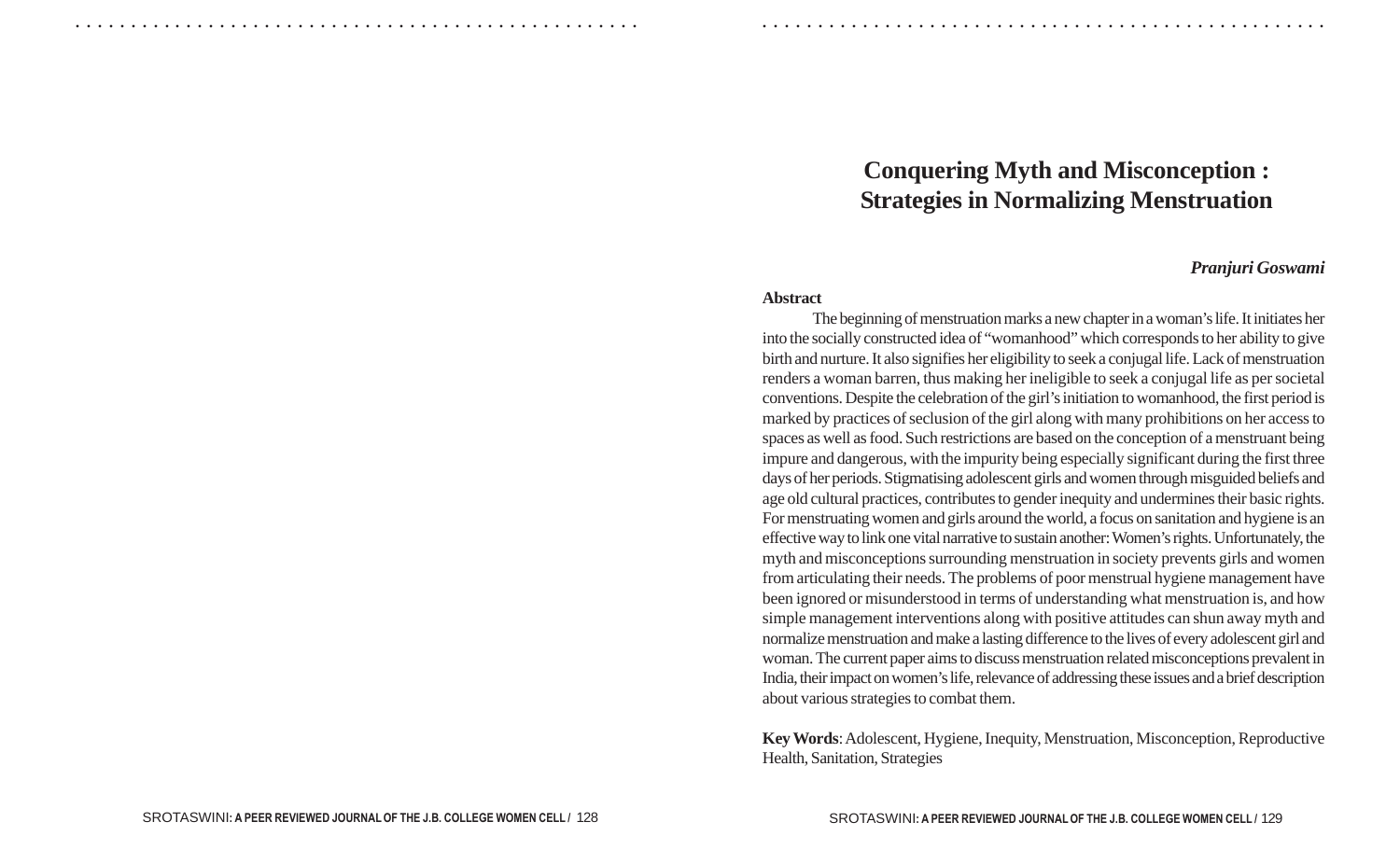#### **Introduction**

"Menstrual blood is the only source of blood that is not traumatically induced. Yet in modern society, this is the most hidden blood, the one so rarely spoken of and almost never seen, except privately by women…"

○ ○ ○ ○ ○ ○ ○ ○ ○ ○ ○ ○ ○ ○ ○ ○ ○ ○ ○ ○ ○ ○ ○ ○ ○ ○ ○ ○ ○ ○ ○ ○ ○ ○ ○ ○ ○ ○ ○ ○ ○ ○ ○ ○ ○ ○ ○ ○ ○ ○ ○ ○ ○ ○ ○ ○ ○ ○ ○ ○ ○ ○ ○ ○ ○ ○ ○ ○ ○ ○ ○ ○ ○ ○ ○ ○ ○ ○ ○ ○ ○ ○ ○ ○ ○ ○ ○ ○ ○ ○ ○ ○ ○ ○ ○ ○ ○ ○ ○ ○ ○ ○

## (Grahn, 1993, p. xviii).

 In a woman's life, the metamorphosis from a girl to a lady has to pass through various changes and of course, via the passage of menstruation which, from the start to cessation plays a pivotal role. Periods manifest the probability of fecundity in a woman and attribute the succession of the human race in a panoramic view. From the medical perspective, menstruation refers to the periodic discharge of blood from the uterus of a non-pregnant woman which generally occurs at an average gap of 28 days. It is also referred to as "menses" or "menorrhea". The term "menses" is derived from the Latin word *mensis*, meaning "month," this is again related to the Greek word means that translates to "moon" (Allen, 2007). This cultural association of menstruation to the moon is established because the menstrual cycles in women closely correlates to the 29.5 days that the moon takes to rotate the earth. Reese and Barbieri (2010) state that menstruation is a process which stays for almost 40 years in a woman's life. It starts with menarche, the average age for which is 13 years and continues until menopause that occurs around at around 52 years of age.

Although it is essential for the procreation of progeny, it has always been under wraps – under the sheet of taboos, myths and restrictions. Religious and cultural beliefs of people have since long stigmatized "menstrual blood" as something impure, evil, and contaminating. The stigmas and prohibitions surrounding the periodic menstrual discharge of women is prevalent across societies. Such notions about 'natural' biological function has led to the discrimination and isolation of women from social and religious gatherings and forced them in the confines of their homes.

## **Misconceptions related to menstruation in India**

 There are widespread misconceptions and stigma attached to menstruation in India where women are considered "ritually and ceremonially impure" during their monthly process and are denied entry into temples and other religious events. One of the most rampant misconceptions in India is the notion of impurity attached with the natural female body process of Menstruation. While it is not to say that all of India is stuck with this misconception, it is safe to say that most of us still feel that covering sanitary napkins in newspapers and black polythene is the decent way to go about it! It is unfortunate that a large number of adolescent girls and women are still weighed down by unfounded taboos that surround menarche and the subsequent management of the menstrual cycle. The changes that accompany the onset of puberty- both psychological and physical – are significant for any young girl making the transition into womanhood. A study by Koff et.al indicated that the girls view menarche as an intense and negative event, which is marked by a change in their relations with family and

peers, increased self-consciousness and feelings of embarrassment, shame and selfapprehension (Koff, Rierdan, & Jacobson, 1981). However if these changes are accompanied by social stigma, the effects can be significantly detrimental on their young impressionable minds- as well as their overall health.

Besides, in traditional societies, girls are often not educated properly regarding the necessity and purpose of menstruation. Instead, they are told that it is something impure which needs to be hidden and not discussed with others. "Sexuality, proclaimed or concealed, exposed or repressed, is disturbing. That this feeling of uneasiness should flower forth as shame is also explained by the fact the sexualisation of the body is described in terms of filth and pollution." (Woerkens, 1990, p. WS11). Such cultural conception about menstruation being associated with shame deeply embeds a sense of inferiority amongst girls about their bodies. Woerkens further states that "The sense of shame induces a certain way of being, a particular behavior, which girls begin to learn at the moment of puberty. It is also a coded and transformed form of the particular anxieties of their mother at that moment" (Woerkens, 1990, p. WS 11) . Such notions about menstruation being something impure and shameful are thus internalized by the girls and this continues through generations. The taboo around menstruation exists in many societies across the world. Such taboos are visible in everyday life of women in the form of various purity and pollution customs she is subjected to throughout her life. Therefore, women are held perennially impure and hold a subordinate position to men when it comes to their participation in rituals. This is exemplified in the debarment of women from entering certain religious places of worship which can be cited with the example of Sabarimala temple <sup>1</sup> of Kerala, where women within the menstrual age of 10-50 are denied entry near the sanctorum of the temple. Similarly, such traditions exist in Assam as well where women are still denied entry to few *satras* (Vaisnab monasteries). "It was in the name of the traditional Hindu laws that no women were allowed to participate in socioreligious affairs and enter the *manikut* (sanctum-sanctorum) which was the normal procedure followed by all principal *satras* in the Majuli Island. In outside Majuli, Barpeta *satra* of Barpeta district still does not allow women to enter its *kirtanghar* (Prayer hall)" (Kalita, 2017, p. 120). Menstruating women across many cultures are often separated from her family and an array of restrictions are imposed on her that relate to her food, access to places, household work, or contact with the opposite sex. " Restrictions on, and avoidance of the menstruating woman vary greatly in intensity cross-culturally, ranging from informal regulations regarding personal hygiene or proscriptions on sexual intercourse to the establishment of special menstrual huts, where a woman lives in complete seclusion from society until menstruation has subsided. There may be taboos on cooking for others, or touching others' dishes, clothing, or personal articles." (Montgomery, 1974, p.140)

 If we take into consideration the menstrual practices amongst the Assamese Hindus, we see that "menstrual blood" is signified to be something that is impure and unholy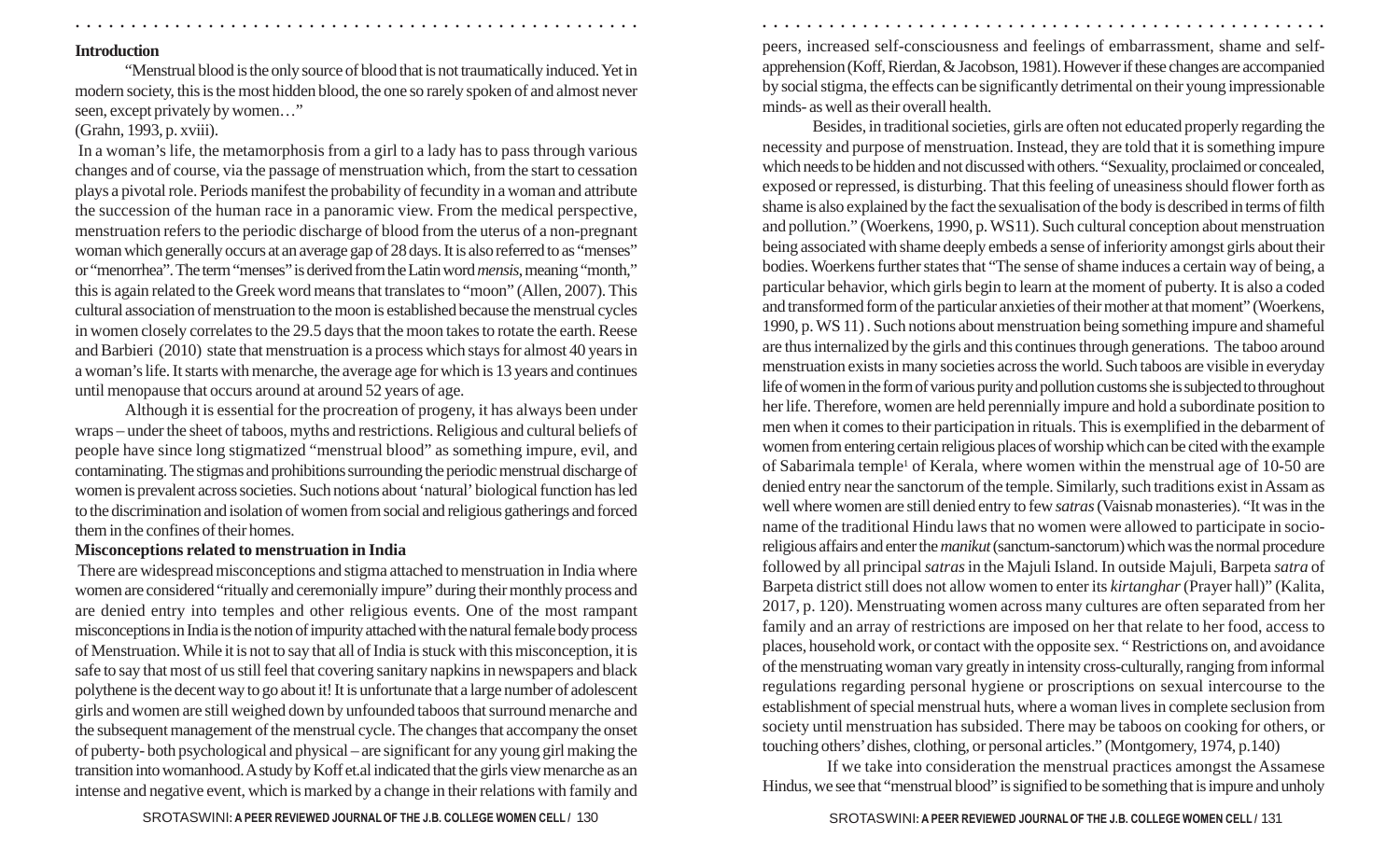and there is a certain aura of discomfort associated with its utterance (taboo). However, the irony here again is that despite the negative connotations and beliefs associated with menstruation, it is again signified as something that is 'expected' in women. In the Assamese society menstruation is celebrated in the form of a symbolic marriage ritual called *tuloni biya*, which indicates that a girl has been initiated into womanhood. A girl who has not bled in the expected age is a thing of concern for the society as it denotes barrenness which is looked down upon by people. A barren woman is often ridiculed and considered as 'cursed' due to her inability to conceive and thereby thought of through the frame of a *lack -*her womanhood thereby rendered incomplete*.* Hence, we see a strict dichotomy of meanings associated with "menstrual blood" that ranges from positive to the negative.

## **Impact of misconceptions related to menstruation on women's life**

Menstruation is still a taboo in India and it is common for people across society to feel uncomfortable about the subject. Coupled with it, is the fact that there is lack of information on the process of menstruation, and proper requirements for managing menstruation. In Assamese society, the girl often has to completely abstain from food and in some cases water, in the first day immediately after her menarche; she is also strictly confined inside a dark room with no physical contact with the male members of the family for three to four days. Such practices are prone to affect the young girls by igniting fear and anxiety. The misconceptions surrounding this issue in the society prevents girls and women from articulating their needs and the problems of poor menstrual hygiene management have been largely ignored or misunderstood. Good menstrual hygiene is crucial for the health, education, and dignity of girls and women.

The notion of a woman being impure is not just limited to the days of her menses, but forms a permanent basis in most of the religious rites and ceremonies .Religion plays a very prominent role in the lives of people in the sense that individuals are afraid to disobey and defy the rules prescribed by their faith. There is always a fear in the minds of individuals that if they act against religious beliefs, they will be cursed and punished by god. Because of the fear of such consequences, women have continued such traditions since ages without any objection or defiance. Gradually, such patriarchal conceptions regarding menstruation have been internalized by the women in the name of traditions. Since they don't want their future and marital life to be affected, they obediently follow such practices and pass on the same to their daughters. Thus, this cycle of fear and submissiveness of women to such patriarchal traditions have continued, even though the original enforcers of these traditions no longer exist. Instead, now the women enforce such practices on their daughters and fellow women. The terminology used to describe this form of self-inflicted discrimination is "internalized sexism", which involves women enacting learnt sexist behavior upon themselves and other women (Bearmen, Korobov, & Thorne, 2009). Also termed as "internalized oppression" or "internalized misogyny", it refers to oppressive practices that continue to persist even when the oppressor group is no longer present (Allport, 1954; Freire, 1970). Thus, it can be held that the continuation of discriminatory menstrual practices by women is nothing but the manifestations of internalized oppression amongst themselves. There is a need to change family and community norms and beliefs in this regard. Not being able to talk about their experience and having limited information means that menstruation becomes something to be ashamed of and to hide, and is consequently ignored in families, schools and communities. The silver lining is that awareness is on the rise, and society is becoming increasingly conscious of the need to empower women by emancipating them from unscientific beliefs about menstruation. To ensure that adolescent girls and women have the necessary support and facilities, it is important that the wider society, communities and families must challenge the status quo and break the silence around menstruation.

○ ○ ○ ○ ○ ○ ○ ○ ○ ○ ○ ○ ○ ○ ○ ○ ○ ○ ○ ○ ○ ○ ○ ○ ○ ○ ○ ○ ○ ○ ○ ○ ○ ○ ○ ○ ○ ○ ○ ○ ○ ○ ○ ○ ○ ○ ○ ○ ○ ○ ○ ○ ○ ○ ○ ○ ○ ○ ○ ○ ○ ○ ○ ○ ○ ○ ○ ○ ○ ○ ○ ○ ○ ○ ○ ○ ○ ○ ○ ○ ○ ○ ○ ○ ○ ○ ○ ○ ○ ○ ○ ○ ○ ○ ○ ○ ○ ○ ○ ○ ○ ○

To be able to dispel misconceptions, society must first identify them as such and address these issues. Several socio – religious restrictions still hold sway, like a restriction on menstruating women attending religious functions or touching items of worship. Surprisingly, many women themselves don't want to enter, as culture and tradition is so imbibed in them. The justification that can be found is that the 'purity' of the temple needs to be kept which might be 'polluted' by menstruating women who are considered 'unclean'. Menstrual norms which very conveniently portrays the myth of the 'polluted' body with a list of rituals to follow is an important way of manifestation of power dynamics is also an important site of the subjugation of the female body which is in a way controlled by such norms. As a result, knowledge about menstruation and hygienic habits during this time are essential for adolescent girls. This knowledge will not only give the young girls the confidence to talk freely about the subject without getting embarrassed, but also help them to ably manage it. Such misconceptions about menstruation present in many societies impact on girls' and women's emotional state, mentality and lifestyle and most importantly health.

#### **Strategies to combat misconceptions and normalize menstruation**

The first and foremost strategy in this regard is raising the awareness among the adolescent girls related to menstrual health and hygiene. Young girls often grow up with limited knowledge of menstruation because their mothers shy away from discussing the issues with them. Adult women may themselves not be aware of the biological facts or good hygienic practices, instead passing on cultural taboos and restrictions to be observed. It is very important for parents and educational institutions to inculcate knowledge about reproduction and menstruation openly to adolescents without any bias. The superstitions around menstruation can be gradually eradicated only by sharing practical knowledge about the process from a scientific and medical standpoint. This will ensure that young girls are not traumatized or face anxiety and embarrassment after their menarche. It is also important that children do not grow up with negative perceptions about menstruation that are based on the cultural belief of menstruation being a polluting process. The change in the perceptions of the